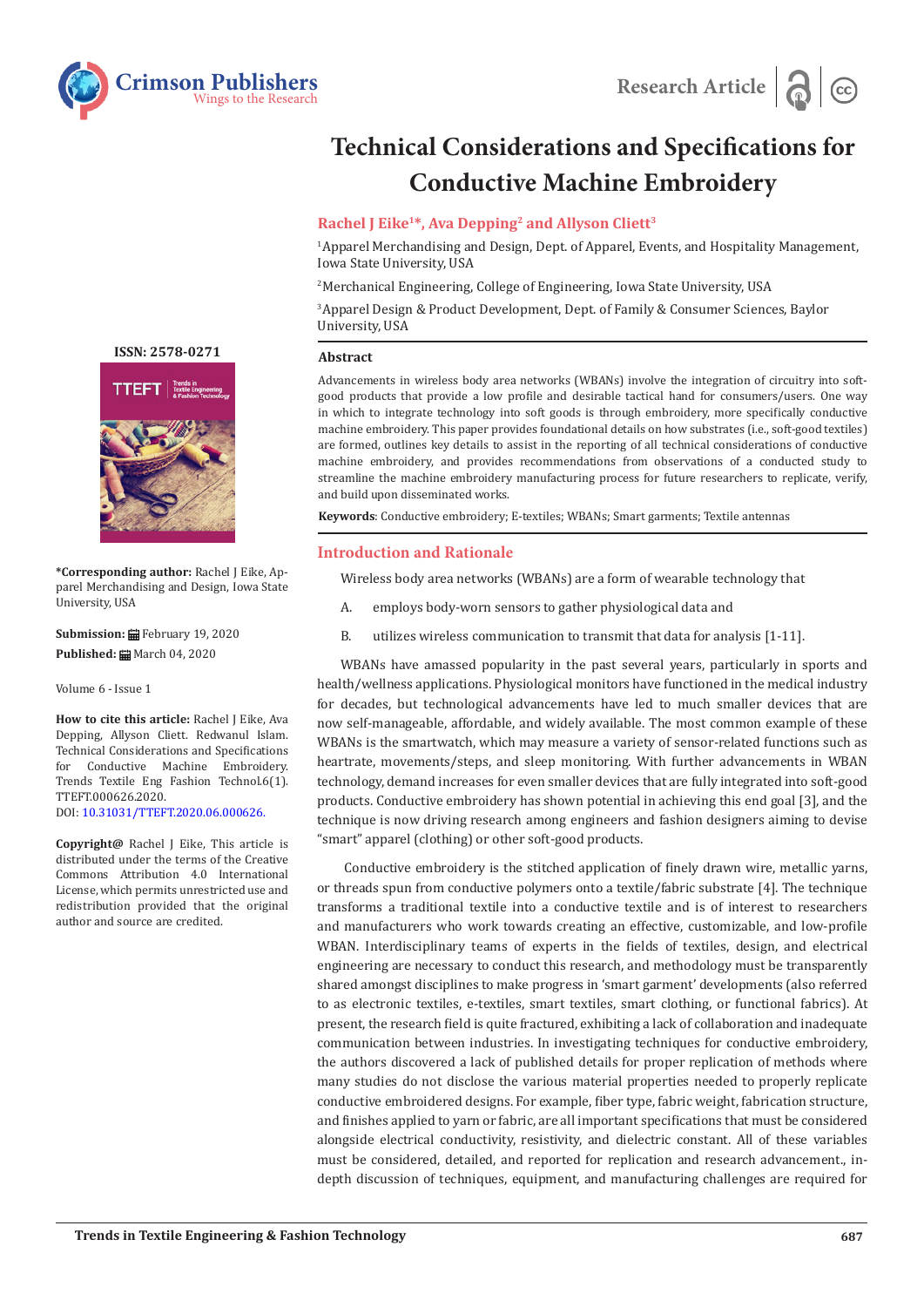evolving production - and eventually scaled mass-production - of conductive soft-good products. Additionally, discussion for end product potential is essential early on in the development phase to make appropriate decisions for sampling and testing to ensure a final product that is functional for a consumer/user.

Overall, the purpose of this paper is to highlight important variables that need to be communicated between disparate fields of study; the most common examples being between textile scientists, engineers, and apparel designers. A clear specification of materials and methods provides all researchers with the knowledge needed to develop WBAN products that consider user comfort while maintaining system reliability. Detailed reporting of all technical considerations is reported in this paper to allow future researchers to more adequately evaluate and replicate optimal operations for applying embroidery with conductive thread into a design. Support for detailing these technical specifications are also included. Additionally, this paper makes considerations to streamline the embroidery manufacturing process for scaled production.

# **Textile Components and Fabrication Methods: An Overview**

In the fabrication of conductive embroidery samples, many decisions must be made in the forefront to ensure high quality and intended end-product outcomes. The following sections provide an overview of some of the key considerations and specifications

in order to produce and replicate conductive embroidery samples. These sections include a brief overview of textile elements and fabrication methods, addressing the textile development process from fiber to fabric including the application of finishes. This section is followed by a brief summary the embroidery process with visual aids. Finally, an outline is recommended for carrying out experimental research involving conductive embroidery with recommendations for trouble-shooting embroidery challenges experienced by the authors.

### **Overview of textile elements and fabrication methods**

**Fibers:** Fibers are hair-like structures with very high length to width ratios. They are the smallest, most basic unit of all fabrics and they define textiles. The physical and chemical properties of fibers determine the performance characteristics and quality of fabrics. Fibers may be grouped into two categories: natural and manufactured (or man-made). Natural fibers are those which naturally grow into fiber form from plant, animal, or mineral sources. They are organized into cellulosic (plant), protein (animal), and mineral classifications. Manufactured fibers are made from natural materials or synthetic chemicals, often petrochemicals, and are extruded into fiber form in manufacturing facilities. Table 1 lists natural and manufactured fibers (note: this is not a comprehensive list of all fibers available on the market, please contact the authors for additional resources).

| <b>Natural Fibers</b> |                           |          | <b>Manufactured Fibers</b> |         |            |          |  |  |
|-----------------------|---------------------------|----------|----------------------------|---------|------------|----------|--|--|
| Cellulosic            | Protein                   | Mineral  | Cellulosic                 | Protein | Synthetic  | Mineral  |  |  |
| Cotton                | Wool (various<br>mammals) | Asbestos | Acetate                    | Azlon   | Acrylic    | Glass    |  |  |
| Flax (linen)          | Silk                      |          | Lyocell                    |         | Aramid     | Metallic |  |  |
| Hemp                  | Spider silk               |          | Viscose (Rayon)            |         | Modacrylic | Carbon   |  |  |
| Jute                  |                           |          | Seaweed                    |         | Nylon      | Ceramic  |  |  |
| Palm                  |                           |          |                            |         | Olefin     |          |  |  |
| Ramie                 |                           |          |                            |         | PBI/PBO    |          |  |  |
| Sisal                 |                           |          |                            |         | <b>PLA</b> |          |  |  |
|                       |                           |          |                            |         | Polyester  |          |  |  |
|                       |                           |          |                            |         | Polyamide  |          |  |  |
|                       |                           |          |                            |         | Spandex    |          |  |  |

### **Table 1:** Fiber classifications.

Note: From Textiles by S Kadolph [6].

The classification of fibers, their morphology, and their chemical nature have a significant impact on textile characteristics. Generally, natural plant fibers tend to be absorbent, heavy, flammable, and sensitive to acids and mildew. Synthetic fibers are generally nonabsorbent, lightweight, chemical resistant, and melt under high heat. These natural and synthetic fiber properties, along with many others not mentioned here, are imparted onto fully formed textile products.

**Yarns:** Once the fiber is selected, it is formed into a yarn. A yarn is a continuous, long strand of fibers arranged together through twisting or layering that may be further developed into a textile fabrication (i.e., substrate). Yarns are often referred to as thread or string, but "yarn" is the more scientific term used in the textile and apparel industry. Just as fibers impart their characteristics upon textiles, so do yarns. The fiber content of the yarn, fiber length (staple or filament), size, structure/ply, gauge, twist direction, twist per inch (tpi), and the end-product usage dictate the yarn production process and characteristics of the finished product.

**Textile structure:** Textile structures fall into three distinct categories: wovens, knits, or nonwovens. Woven fabrics are made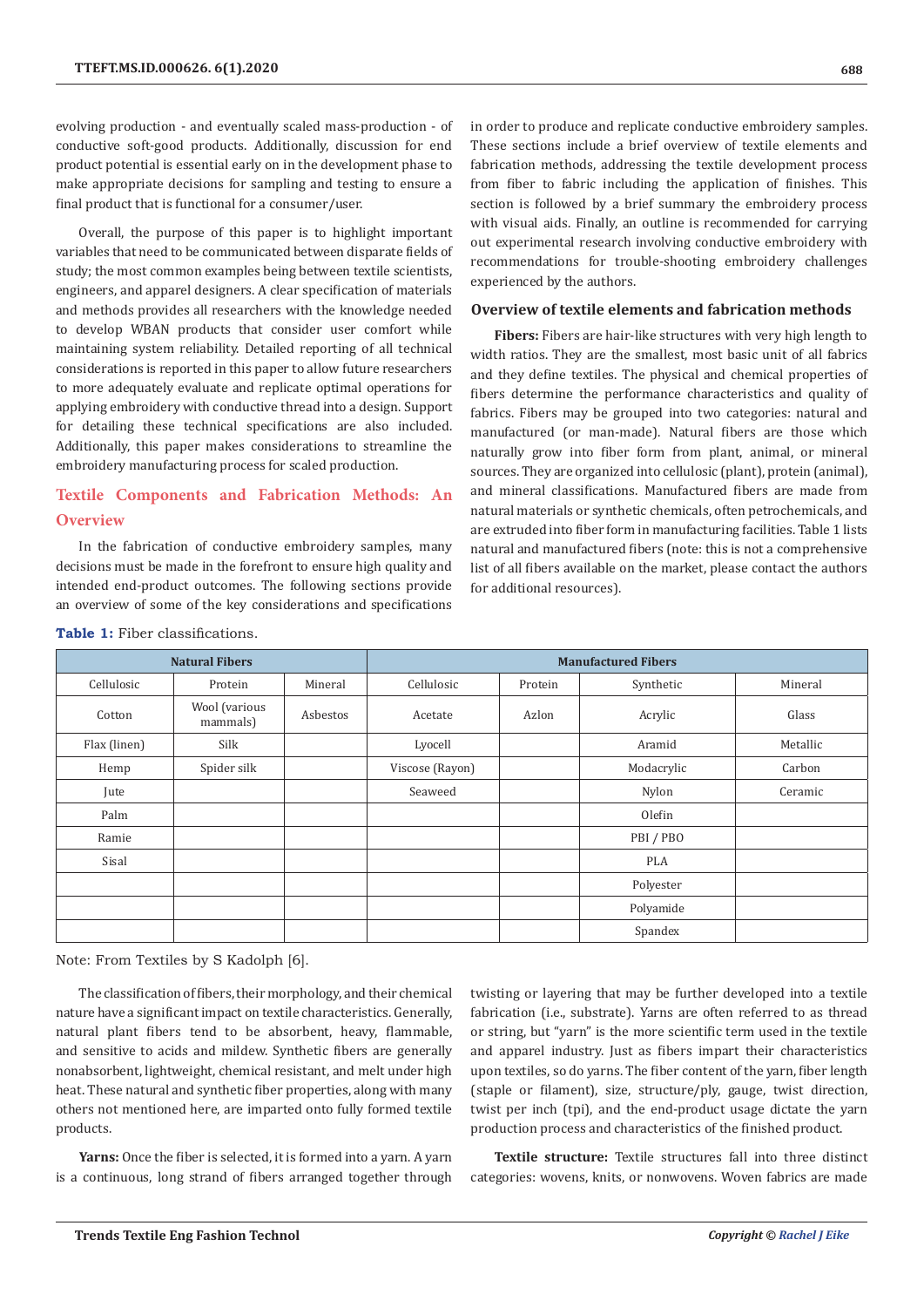from two or more sets of yarns interlaced at right angles and having two basic components: warp yarns and filling yarns (also referred to as weft yarns). Depending on weaving pattern of the yarns, myriad different weaves are produced, the three most basic being plain, twill, and satin (Figure 1). Each of these three basic weave structures has countless variations, providing an extremely diverse selection of commercial fabrics.



Figure 1: Woven fabrication structures: Plain, twill, and sateen/satin.

Knitted fabrics are formed by a single yarn or a series (sets) of yarns interloping together for form a textile (tubular, flat, or product-shaped, depending on manufacturing equipment). Knits have become more popular in mass market apparel due to the expansion and recovery performance of the textile structure which aids in comport for the wearer as they move throughout the day. Figure 2 illustrates the fabrication structure of a jersey knit (knitted structure of a t-shirt) in yarn form and illustration diagram. The figure shows (a) technical face (face knit stitches) and (b) technical back (back knit purl stitches) of the fabric. Textiles that are formed

through non-woven fabrication are assembled by the enmeshing of fibers to create a sheet. This web-like entanglement of fibers may be achieved through mechanical bonding with adhesive, heat, or chemical. The term "nonwoven" denotes textiles that are neither woven nor knitted. Compared with woven and knitted structures, nonwoven textiles are fairly affordable due to the ease and speed in which the textile can be fabricated. However, compared with woven and knit textiles, the structural integrity of the nonwoven is unstable under presser and is typically best suited for stabilizers (mentioned below) and craft purposes.



**Figure 2:** Jersey knit fabrication structure.

**Fabric weigh:** Fabric weight or fabric mass describes how much a fabric weighs for a given area or length of fabric. Fabric weight consideration early in the prototype or sample-making phase is important because it is used to identify fabric appropriateness for end use. Selecting a fabric which would not function or perform as expected in the end product, yet using for samples, may yield inaccurate results or drastically extend the product development timeline.

**Finishes:** Finishes are the chemical application to a yarn or textile substrate that modify performance properties to achieve end product goals. The term finish may also be interpreted as an applied 'coating'; a common reference for metallic component application onto fabric components. Some common finishes applied in soft-goods industries include flame –retardant, antimicrobial,

ultraviolet-absorbent (SPF), water repellent, and wrinkle-free finishes.

### **How substrates are made to be conductive**

Textiles may gain electrical conductivity through the application of metallic coatings, either applied to the surface of a fabric or to the yarns that are knitted or woven to form a final textile structure [4]. When fixed to the surface, metals may be added through dipcoating, roll-coating, or more recently, through ink-jet printing of circuitry [7].

### **Overview of the embroidery process**

In general, the embroidery process involves an interlocking stitching system. When the needle point passes through the fabric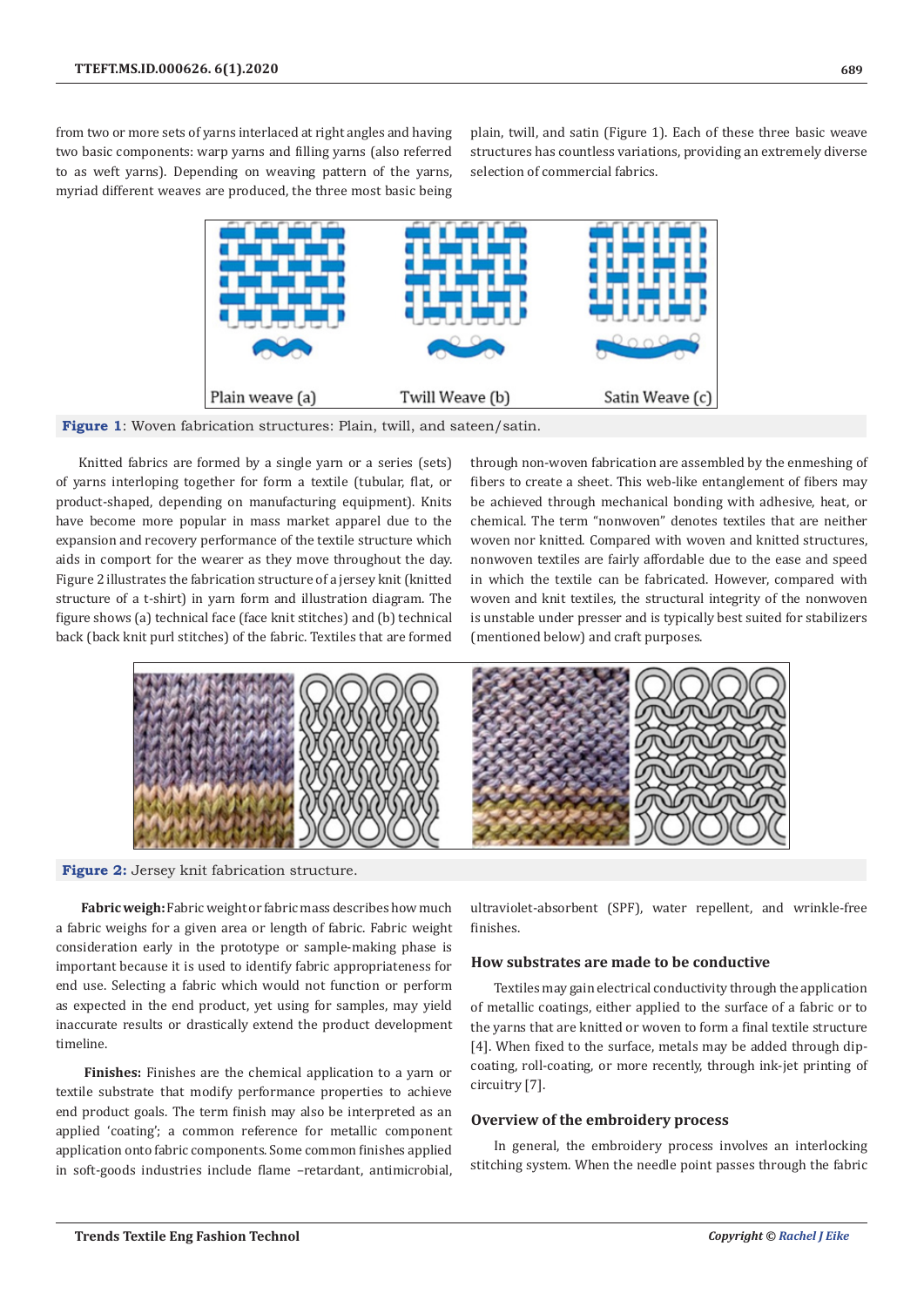from the top position, it pulls a small loop of thread from one side to the other (underside of substrate). A mechanism underneath the fabric (termed 'bobbin') grabs this loop and wraps it with another thread creating an interlocking stitch Figure 3 illustrates this stitching process. Embroidery machines may be classified into two categories: personal/home and industrial. In many personal-style embroidery machines the top thread experiences more thread guides and tension units than compared to the bobbin thread. However, industrial embroidery machines, such as the Melco® EMT16X embroidery machine, (Figure 4 and used in the study detailed below), permits top thread tension precision adjustment through the use of electronic acti-feed setting. The top thread is fed from a large spool that passes through multiple tension units before entering the eye of the needle. The bottom thread is fed from a small spool wound separately and then inserted into the bobbin casing. Figure 4 illustrates the main assembly and details of the bobbin case.



**Figure 3:** Stitching process visual aid.



**Figure 4:** Melco® EMT16X commercial embroidery machine structure.

**Embroidery with conductive thread:** The electronic actifeed tension adjustment feature allows the conductive thread to be placed in the top thread position for embroidery stitching without breakage. Embroidery stitching with conductive thread in the top thread position on the personal-style machine has been unsuccessful – limiting conductive thread placement in the bottom/ bobbin location [3]. Embroidery stitching with conductive thread from the top position and the bottom position simultaneously is possible using an industrial-style machine, such as the Melco® model used in this study. Using conductive thread in both top and bottom threading positions allows for increased stitch density of the conductive threads.

**Threads for stitching:** In general, machine embroidery stitching utilizes polyester thread as this fiber content is very strong and durable and the thread needs to withstand going into and out of the fabric numerous times to complete the stitched design. Note: machine stitching embroidery uses different thread than hand stitching embroidery and different thread than general sewing machine thread. Thread is described in a similar manner as a yarn, as technically they are the same thing - a long continuous stand of fibers. What differentiates these terms is how they are used in the construction process: the term yarn is used to describe the formation of a textile (specifying lengthwise and crosswise grain/ warp and weft yarns) while the term thread is used in the stitching process of a product (applying thread through embroidery or joining pattern pieces together through seams).

**Conductive threads for embroidery:** A non-conductive thread can be used opposite of the conductive thread (either in top-thread position on the machine or in the bobbin position) to make the manufacturing process more cost-effective. However, the dielectric constant of the non-conductive thread must be considered to best observe the ability of the conductive thread. Table 2 below has been crafted from multiple source for a general idea of dielectrics for common textile fibers [1,9,10]. It is very important to note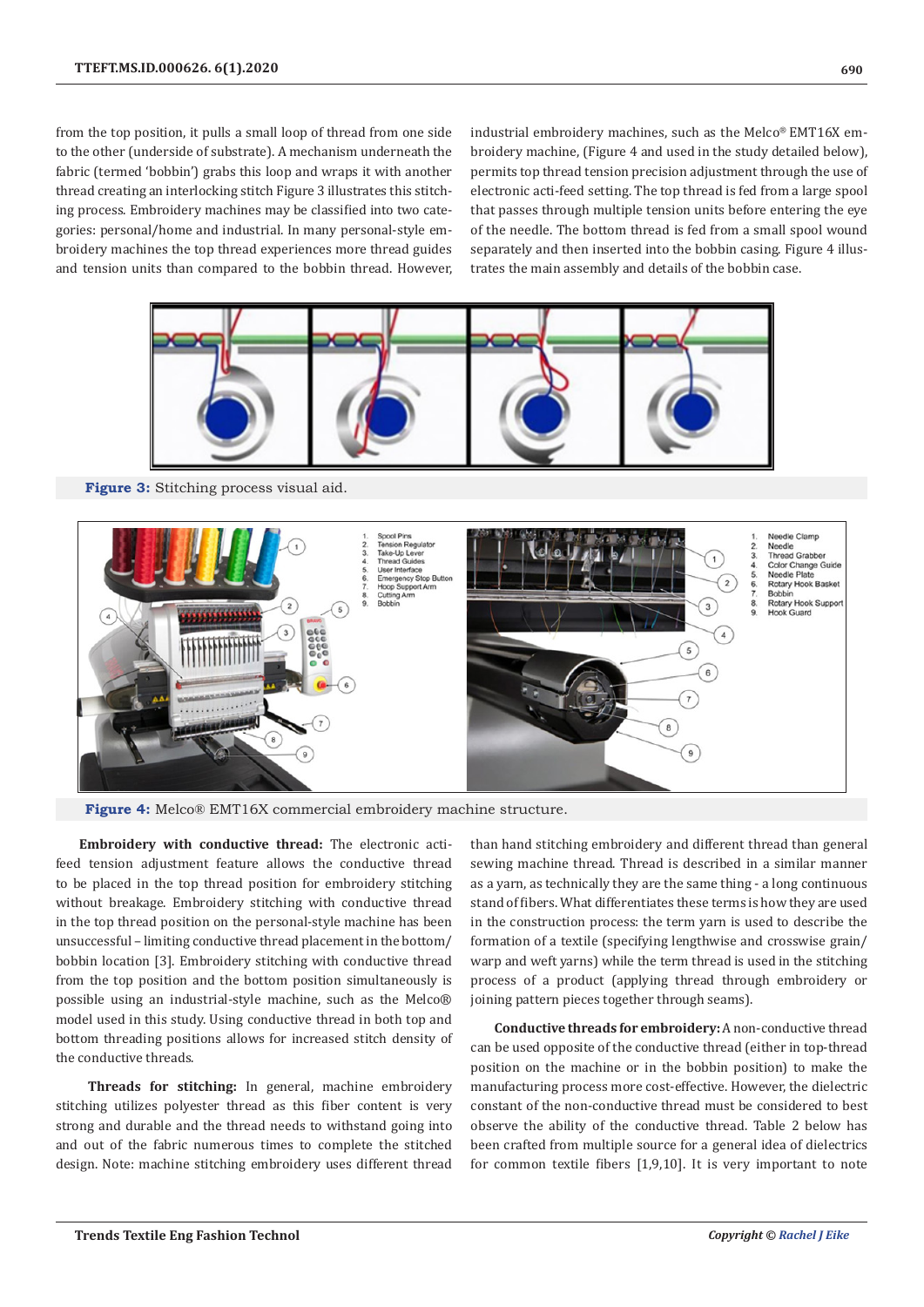that the environment (air, moisture content, etc.) will impact the dielectric constant value and this reading should be conducted in the working environment before implementing into a sample or product. embroidery is capable of creating an interlock stitch (which is achievable on home style sewing machines), however, the design capabilities for the stitch pattern or configuration of stitches is potentially endless (depending on design or digitizing technology and functionality of the embroidery machine). The single stitch, a line from point to point, is the building block for everything stitched with the embroidery machine. Use of an embroidery machine allows for control in the direction of stitches, stitch lengths (distant between needle drops/stitches) and spacing of the stitches (which impact the finished stitched shape). Many embroidery machines come pre-set with a series of stitch patterns or configurations built into the system. The most commonly used stitches for embroidery in soft-goods include the 'straight stitch' which is a line of repeated single lock stitches (termed 'contour stitch' by some conductive embroidery authors) and the 'satin stitch' (also termed 'column stitch') which is stitch that tracks back and forth over an area, alternating between an angled stitch and a straight stitch – creating a zig-zag motion in which threads fill the desired shape/space. Satin stitches typically have a shinier appearance due to the long floats between drops in the needle to create the stitches. Most embroidery machines are programed to create satin stitches with a maximum stitch length of 12mm. Note: these long stitches tend to be loose and susceptible to snagging during product use.

|  |  | <b>Table 2:</b> Somatic diseases and concomitant OMD. |  |
|--|--|-------------------------------------------------------|--|
|--|--|-------------------------------------------------------|--|

| <b>Fiber</b> | Dielectric Constant v ε. |  |  |  |  |
|--------------|--------------------------|--|--|--|--|
| Cotton       | 1.5                      |  |  |  |  |
| Wool         | 4.2                      |  |  |  |  |
| Silk         | 4.2                      |  |  |  |  |
| Polyester    | 1.45                     |  |  |  |  |
| Nylon        | 3.15                     |  |  |  |  |

**Stabilizers:** Stabilizers are a separate textile (typically nonwoven) used in conjunction with the textile for machine embroidery stitching. Stabilizer textiles help to regulate the uniformity of the stitches while the embroidery machine is operating. Since the embroidery machine's needle moves very quickly over a taunt fabric, the use of a stabilizer textile is recommended while the stitching is taking place. Most commonly stabilizer types used with machine embroidery are cut-away, tearaway, and dissolvable/water soluble. After the machine embroidery is complete, the stabilizer may be removed. The type and weight of stabilizer tend to be selected to align with substrate properties and product (use and placement).

# **Experimental conductive embroidery research: Rationale for specifications**

**Reasoning for outlining specifications:** Fiber content, fabrication structure (weave/knit/non-woven) and fabric weight all have a significant impact on dielectric constant achieved through the quality of stitches achieved during conductive thread machine embroidery. These factors impact the overall performance of the finished sample or end product. The sections below briefly support rationale for clearly identifying these components for sample making before moving into product prototyping.

**Fiber content:** Specifying textile fiber content is essential because fiber properties determine textile properties. Fibers influence product aesthetics, durability, comfort, appearance retention, care, environmental impact, sustainability, and cost. Inappropriate fiber selection can produce a non-functional and undesirable product. Fiber density impacts yarn density, which in turn impacts fabric density and overall weight. These are necessary considerations when selecting the fiber content of the substrate for conductive embroidery applications to achieve end product goals and expectations.

 Fiber selection contributes to overall textile performance. Depending on the end product, fiber selection may be based on the following:

A. Abrasion and pilling resistance for products that must withstand surface friction and wear

B. Strength and tear resistance for products that may sustain frequent pulling or snagging

C. Absorbency and wicking for products that come into contact with skin (comfort)

D. Wrinkle recovery and resiliency for products that may be bended, twisted, or folded

E. Thermal retention for products intended to hold heat

- F. UV resistance for products subjected to sunlight
- G. Electrical conductivity/resistivity/dielectric properties

Many additional performance properties exist, and standardized test methods have been developed by ASTM and AATCC to accurately test and measure these properties.

**Textile fabrication structure:** When selecting a fabric for end product use, textile structure is a crucial consideration. Woven fabrics are more rigid and stable than knits, are less air and water permeable, and are generally more economical. However, woven textiles tend to ravel or fray along cut edges. Knit structures wrinkle less than wovens, have more stretch, less dimensional stability, and are more permeable to air and moisture. Knits also have a tendency to snag with wear and shrink with laundering. The authors highly recommend considering end-product application to align textile fabrication in the sample-making phase so as to ensure accurate readings connected to conductivity. It is suggested to collaborate or consult with professionals in soft-good areas such as apparel design and product development and/or textile science.

**Fabric weight:** The fabric weight of the substrate impacts the thread-feed settings of an embroidery machine (if the embroidery machine allows for adjustability). It can affect not only the quality of stitches the machine produces but the density of the (conductive) thread stitches (and therefore conductivity). Table 3 outlines fabrics weight categories and lists soft-good products examples.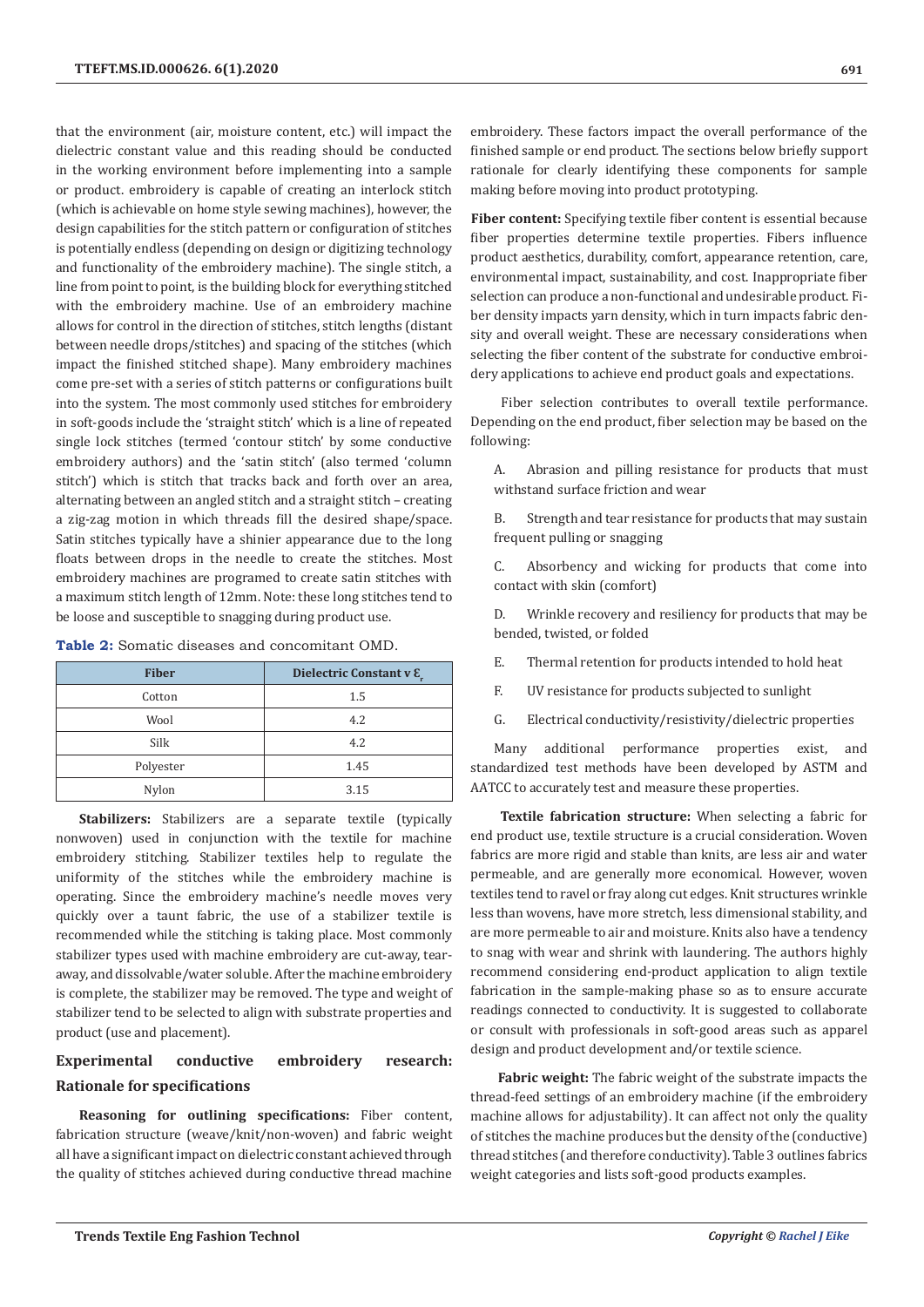### **Table 3:** Fabric weight categories.

| 0z/yd2<br>Category        |                                     | Use in Soft-Good Products                                                                                                                                                      |  |  |  |  |  |
|---------------------------|-------------------------------------|--------------------------------------------------------------------------------------------------------------------------------------------------------------------------------|--|--|--|--|--|
| Extra-lightweight (Sheer- | Less than $4.0oz/yd^2$              | Sheer blouses, lingerie, dresses, tissue-weight knitted tops, apparel linings, bedsheets,                                                                                      |  |  |  |  |  |
| opaque-low count fabrics) | 33.91 to $101.72$ g/m <sup>2</sup>  | curtains, sheer draperies, substrates for technical products, backings for wall coverings                                                                                      |  |  |  |  |  |
|                           | $4.0 - 6.00z/vd^2$                  | Blouses, casual skirts, dresses, dress shirts, knitted tops, pajamas, sweaters, t-shirts,                                                                                      |  |  |  |  |  |
| Light to medium weight    | 135.62 to 203.43g/m <sup>2</sup>    | undergarments, apparel linings, winter-weight bedsheets, draperies, upholstery, wall<br>coverings, table linens, quilted and bonded fabrics, substrates for technical products |  |  |  |  |  |
| Tropical weight           | $4.5 - 8.5$ oz/yd <sup>2</sup>      | Dresses, jackets, knitted tops, suits (intended for wear in summer or hotter climates),                                                                                        |  |  |  |  |  |
|                           | 152.58 to 288.20g/m <sup>2</sup>    | trousers                                                                                                                                                                       |  |  |  |  |  |
| Bottom or Medium weight   | $7.0 - 9.00z/vd^2$                  | Coats, dresses, jackets, jeans, knitted tops, pants, shorts, skirts, suits (intended for all-                                                                                  |  |  |  |  |  |
|                           | 237.34 to $305.15$ g/m <sup>2</sup> | season wear), sweaters, sweatshirts, trousers                                                                                                                                  |  |  |  |  |  |
| Heavyweight               | $10.0 - 12.0$ oz/yd <sup>2</sup>    | Coats, denim garments, jackets, jeans, ants, parkas, suits (intended for winter or cold-                                                                                       |  |  |  |  |  |
|                           | 339.06 to $406.87$ g/m <sup>2</sup> | weather climates), sweaters, sweatpants, sweatshirts                                                                                                                           |  |  |  |  |  |
| Extra-heavyweight         | More than $14.0$ oz/yd <sup>2</sup> | Denim garments, jackets, jeans, pants, parkas, sweaters, sweatpants, sweatshirts, winter                                                                                       |  |  |  |  |  |
|                           | 474.68 to 542.49g/m <sup>2</sup>    | coats.                                                                                                                                                                         |  |  |  |  |  |

Note: Compiled from Textiles by S Kadolph [6].

**Conductive threads for embroidery stitching:** Conductive thread is a thread that can carry a current in the same way as electronic wires. Some conductive threads are composed of 100% metallic fibers, while other conductive threads are natural or synthetic (or blended) and coated with a metallic finish. The metal (copper, silver, tin, nickel, etc.) and percentage of the metal in the thread will impact the overall conductivity of the resulting stitch pattern. Table 4 presents the electrical resistivity and electrically conductive of a sampling of metal materials that may be incorporated into thread or textile (integrated into yarn/textile formation or applied through coating finish). Electrical resistivity, represented with the Greek letter  $ρ$  (rho), is a measure of how strongly a material counters an electrical current. The lower the

resistivity reading from a particular material, the more capable it will allow electrical flow. Electrical conductivity is complementary to resistivity. Conductivity is a measure of how well a material conducts an electric current. Electrical conductivity may be represented by the Greek letter σ (sigma), κ (kappa), or γ (gamma) [5]. It is important to note that readings are susceptible to area of material, length of the conductor, and environmental conditions Table 4. These details will also impact the ability to successfully complete stitching without thread breakage and current breakage (either through hand embroidery or machine). It is essential to report metallic component, percentage, application of metal (integrated or applied), and thread manufacturer or brand for others to build upon research works.

**Table 4:** Table of resistivity and conductivity at 20 °C.

| <b>Material</b> | $\rho$ ( $\Omega$ x m) = Resistivity | $\sigma$ (S/m) = Conductivity |  |  |
|-----------------|--------------------------------------|-------------------------------|--|--|
| Aluminum        | $2.82 \times 10^{-8}$                | $3.5 \times 10^{7}$           |  |  |
| Copper          | $1.68 \times 10^{-8}$                | $5.96 \times 10^{7}$          |  |  |
| Nickel          | $6.99 \times 10^{-8}$                | $1.43 \times 10^{7}$          |  |  |
| Silver          | $1.59 \times 10^{-8}$                | $6.30\times10^{7}$            |  |  |
| Stainless steel | $6.90 \times 10^{-7}$                | $1.45 \times 10^{6}$          |  |  |
| Gold            | $2.44 \times 10^{-8}$                | $4.10\times$                  |  |  |
| Lead            | $2.20 \times 10^{-7}$                |                               |  |  |
| Tin             | $1.09 \times 10^{-7}$                | $9.17 \times 10^6$            |  |  |

Note: Compiled from data by Guler et al., [4], Helmenstine [5], Muhammad & Umar [8].

When communicating a desired stitch pattern, the four aspects that need to be communicated are the

A. Specific measurements of the design to be stitched,

B. Stitch direction (referencing alignment with grainline of textile),

C. Stitch type (described and embroidery machine referenced), and

D. Stitch length and spacing (as this impacts thread density).

The design will depend on the purpose and type of antenna being produced. The available stitch types will vary depending on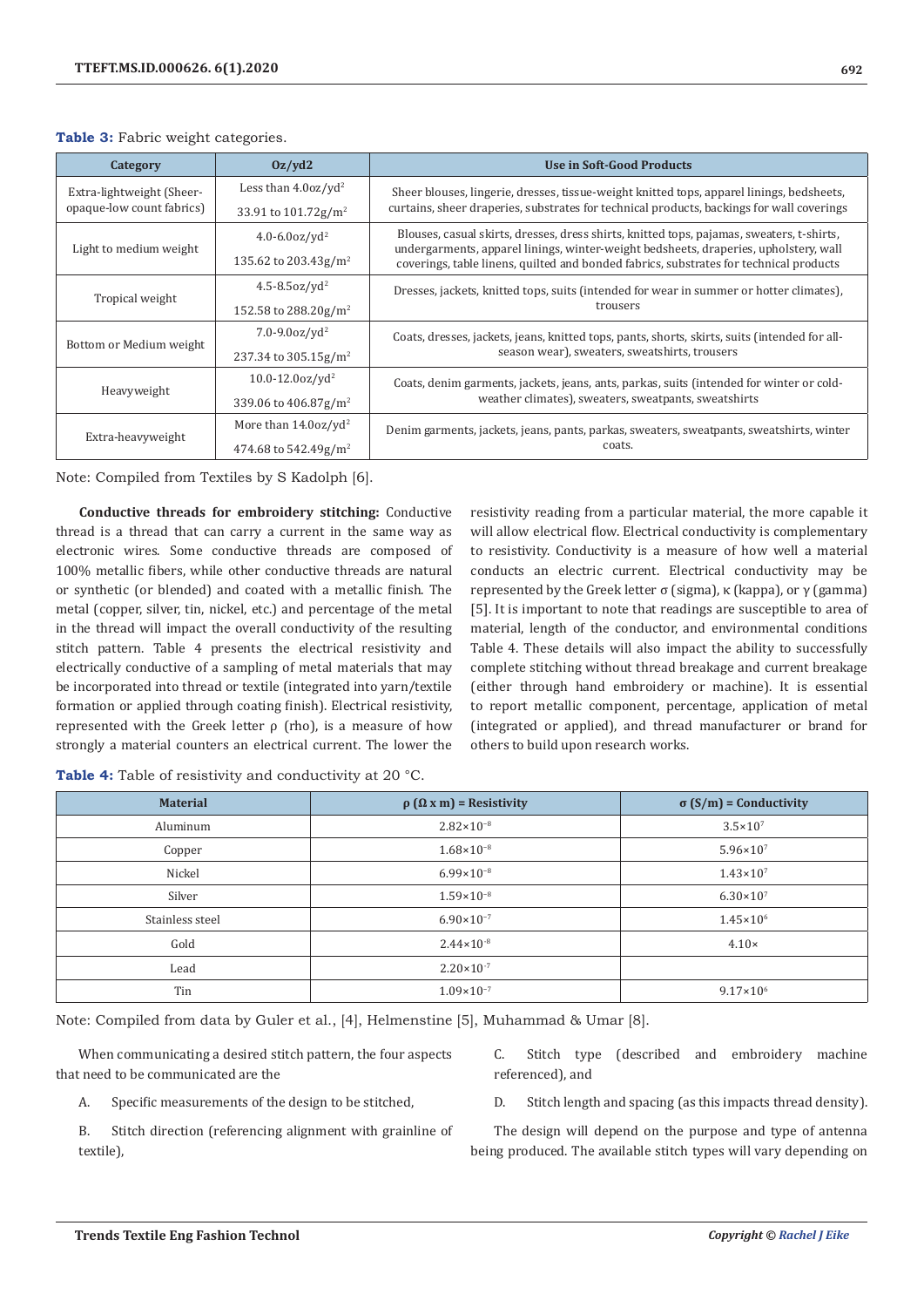the capabilities of the embroidery machine being used to produce the stitch pattern. The stich type and its direction, in regard to the current flow, can directly reduce or increase the resonance frequency of the antenna. Increased stitch density may also increase antenna performance. The impact of these variables on WBANs continue to be investigated.

#### **Technical recommendations for conductive embroidery**

This section of the paper outlines technical recommendations for experimenting with conductive machine embroidery, as observed by the authors. The end result of the experiment was to create flexible dipole antenna with guidance from previous work in this area [3]. Challenges and operational findings of this study prompted the development of this paper.

#### **Textile component details**

**Fiber content:** Different fibers have varying dielectric constants. To best observe the efficiency of the conductive threads, 100% natural cotton fibers are recommended as cotton's dielectric constant is closest to 1.0, or in other words the conditions within a vacuum.

**Textile structure:** Medium-weight (7oz.) cotton twill fabric was utilized in this study and recommended for sample-making of dipole antennas. Use of fabric in the medium-weight category spans a multitude of soft-good products for future developments, while selection of the twill weave supports a strong woven structure (compared to plain and satin weave) that would work well for highspeed embroidery application. This twill substrate may be viewed as the textile for end-product application or for patch development that would then be adhered to a final product. Twill weaves are often used for sturdy work apparel because soils and stains are less noticeable on this fabric due to the uneven surface created by the woven yarns [6]. Additional details of fabrication used in this study include pre-shrunk, 100% Global organic textile standard (GOTS) certified cotton, certified and sustainable process for dyeing and finishing, white in color, Item number UM-149 (purchased from fabric.com).

#### **Machine embroidery details**

**Thread and stitch patterns:** Shieldex® 117/17 dtex 2 ply conductive thread was utilized in this study and recommended for future works of conductive machine embroidery. The thread makeup consists of 1% nylon polyamide filament (6.6 high tenacity round) and 99% pure silver. The silver alloy is metal plated (coated) onto the 2 ply, Z twist thread structure. This thread was purchased from v-technical textiles, Inc. in hobby cone form (item number: 260151011717). Silver-based thread was selected as the metallic component as it has low resistivity and high conductivity ratings. Cotton thread was also utilized in this study to serve as thread opposite of the conductive thread during machine embroidery due to its low dielectric constant. Aurifil 100% cotton thread (white in color) was sampled in both 40 and 50 weights to experiment with accurate stitch formations. Small spools of the cotton thread were purchased from a local retailer, but information on the thread may be found at aurifil.com. This study observed little difference between the 40 and 50 cotton weight threads, in terms of stitch formation performance, but both were prone to breakage (due to thread tension and high stitch-pace) in comparison to the polyester threads commonly used in soft-goods machine embroidery (for aesthetic/design).

Stitch patterns explored in this study included the satin and edge fill (contour). Figure 5 illustrates the specific measurements and spacing of the dipole antenna stitched through conductive embroidery. Figure 6 illustrates the digitized dipole design generated through the machine embroidery software for both the satin (a) and edge fill (b). In general, stitching direction started at the center of the dipole, then stitched upward along the short edge of the 'L' shape, rotated at the corner, and continued towards the outer edge – then returned to the center of the dipole to create the other leg of the antenna. These stitch patterns were chosen due to their high stitch density, which is most advantageous for high dipole performance. The information settings on the software for each stitch type included a stitch density of 60% for both antennas and a stitch length of 50 points for satin and 40 points for edge fill. Neither the satin nor edge fill pattern were necessarily difficult to digitize for stitching application using the embroidery machine's design programming software. Figure 7 illustrates the conductive machine embroidery samples produced in this study. Note: images have been cropped to more clearly showcase the stitching area from the 60mm x 60mm sample. The satin stitch and the edge fill stitch, although similar in the number of stitches used to create the design, were not similar in stitch density. The satin stitch's zigzag fill pattern makes it far denser than the edge fill's straight lines which may impact overall resistivity, conductivity, and resonance frequency of the machine embroidered stitched antenna. From observations and knowledge on density of conductive thread needed to signal transfer, it is recommended to pursue future research with satin stitch configurations and well as explore alternative stitch patterns that yield dense stitches for potential in WBAN applications.



**Figure 5:** Design measurements for dipole antenna.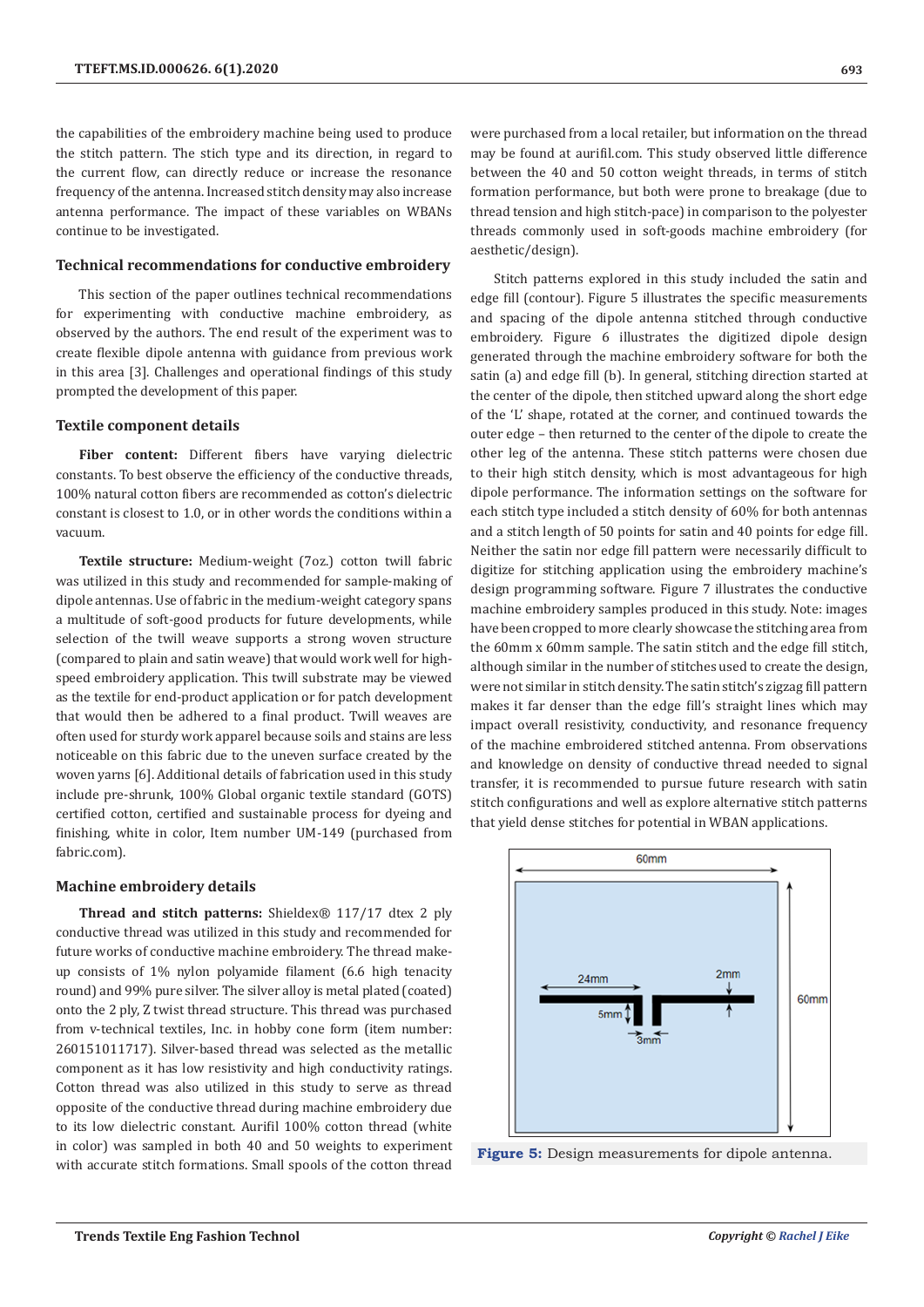





**Figure 7:** Physical samples of dipole antenna stitched through machine embroidery.

**Embroidery equipment and thread placement:** From study observations, it was found that the industrial embroidery machine performed most effectively (i.e. streamline stitching of multiple samples) when the conductive thread was placed in the bobbin position with an alternative cotton thread stitched from the top position. However, conductive thread placement in the bottom position is not effective for scaled production. Stitching with conductive thread in both the top and bottom positions was achievable, but the threads would frequently knot or fray, leading to thread entanglement or breakage and the need to stop production. These stitching errors were most likely caused from the friction created between the two equally rough conductive threads. It is important to note that the threads of the 117/17dtex conductive hobby cone came pre-lubricated. If experimenting with conductive threads in larger cone size (such as the industrial cone) the threads are not pre-lubricated and the purchase of a lubricator mechanism that may be mounted onto the embroidery machine may be helpful to reduce thread friction. V-technical textiles, Inc. suggested the use of a silicone lubricant (DuPont). It is worthwhile to investigate additional lubrication of yarns (even if pre-lubricated from the manufacturer) to test for reduced fraying and breakage. It is noteworthy to identify that samples were produced at approximately 800spm (stitches per minute), a relatively high stitching speed. This study recommends, based on efficient largescale production of conductive machine embroidery, to place the conductive thread in the top thread position and the cotton thread in the bobbin.

**Stabilizers:** Two stabilizers were experimented for use in conjunction with the cotton twill substrate for conductive thread machine embroidery in this study. These two stabilizers were: Lightweight, fiberweb, cut-a-way stabilizer (Pellon 884) comprised of 60% polyester and 40% rayon and Ulta-lightweight, fiberweb, wash-n-gone® stabilizer (Pellon 541) comprised of 100% polyvinyl alcohol. Note: numerous other stabilizer types and weights exist.

When considering a stabilizer for the embroidery process, we observed that the samples created using the cut-a-way stabilizer appeared to produce the most uniform stitches and decreased the number of stitching errors during the manufacturing process compared to the wash-n-gone® stabilizer or use of no stabilizer. While uniform stitches can be achieved without use of a stabilizer, the set-up process was slightly more difficult due to fluctuation in the tightness of the hoop around the substrates (best results of stitching without stabilizer occurred with the acti-feed was set to 3 or 4pts). It is recommended to use the cut-a-way stabilizer for conductive machine embroidery and adjust the acti-feed settings to 2pts. Additional performance testing is required to establish if stitch formation significantly influences resistivity, conductivity, and resonance frequencies. The recommendation for stabilizer use is based on technical stitch consistency.

## **Troubleshooting errors**

**Stitching errors:** Stitching errors during machine embroidery can occur if the acti-feed (tension) settings are not properly adjusted to align with substrate materials. These settings must be carefully monitored and adjusted according to thread, substrate, stabilizer, and tightness of the embroidery hoop used when creating samples. If looping errors occur in the stitch formation (e.g., embroidery stitches appear as irregular raised loops on top of the substrate-a) image in Figure 8), then the acti-feeds points must be decreased. If pulling errors occur from the bobbin thread position (e.g., the bobbin thread is pulled to the top of the substrate during stitching and visible-(b) image in Figure 8), then the acti-feed points must be increased. In this study, the acti-feed was set to either 2, 3, or 4 points for optimal stitching. Figure 8 illustrates how these stitching errors may appear during production. Please note that conductive thread was not used for illustration of these errors (black thread was selected to contrast against the white substrate for visual detection through image form).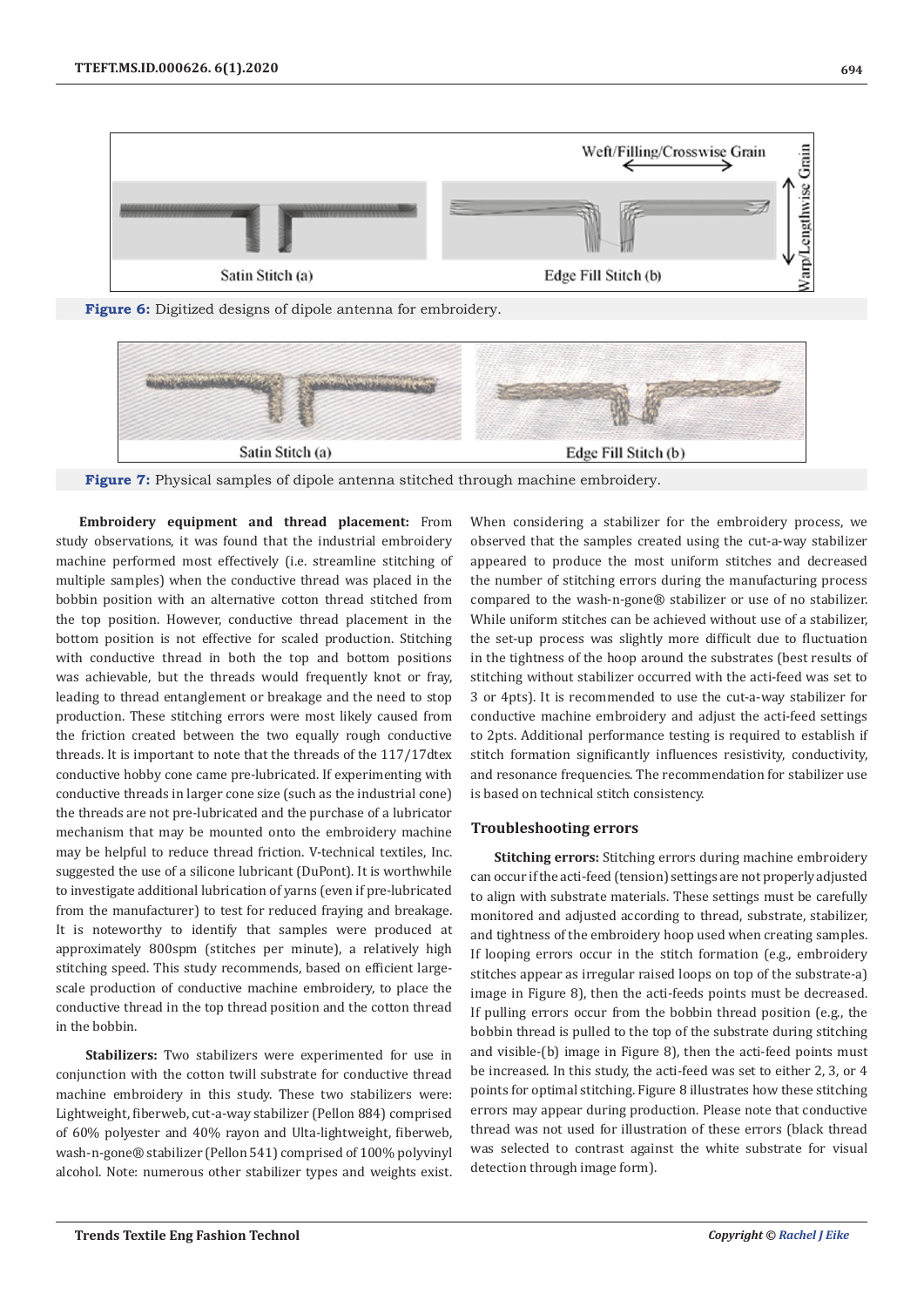

**Figure 8:** Embroidery machine stitching errors.

**Cutting challenges:** As outlined in previous sections, different fiber contents have different properties. These properties also impact the ability for the embroidery machine to automatically cut threads. When placing conductive thread in the top thread, the cutting arm cannot efficiently cut the thread, leading to a stop in production and manually cutting the thread to avoid thread snappage (which then requires the re-threading of the machine). Sharpening or replacement of the cutting blade, located on the cutting arm of the machine, is recommended through conductive embroidery stitching, however, researchers may find it equally time efficient to stop production and manually clip with fabric scissors or snips. Cutting issues were not prevalent when the conductive thread was placed in the bobbin/bottom position. Keeping the blade sharp throughout production also ensured clean cutting of the cotton threads.

**Thread coiling:** The conductive thread, particularly when beginning a new spool, experienced coiling. When the thread was cut (either machine or manual) the remaining thread tail would coil and would not be long enough to start the next sample. Therefore, it is recommended to manually stop the machine in between samples, cutting the thread, and pulling more top thread (from the eye of the needle) between each sample. When winding the bobbin with conductive thread, challenges to wind the entire bobbin to

full capacity were experienced. This challenge may be due to the thickness or coiling nature of the threads. It is recommended to manually slightly separate the tension disks on the bobbin winding apparatus during the winding process to assist the equipment in filling the bobbin. Researchers used a Brother Bobbin Winder for PR (Multi needle) series machines, model PR-BW1.

# **Suggested design for experimental study of conductive machine embroidery**

As outlined earlier in document, there are many factors that may influence accurate resistivity and conductivity readings when performing conductive embroidery. One approach to carry out the experimental research is through a factorial design. In this study, independent variables were stitch patterns at 2 levels, (satin stitch and contour stitch); conductive thread placement at 4 levels, (top thread, bottom/bobbin thread, a combination of both top and bottom/bobbin thread placements and one control group that did not include conductive thread); an alternative thread, (cotton, at 2 levels, 40 weight and 50 weight); stabilizer inclusion at 3 levels (cut-a-way (CA) and water-soluble (WS) stabilizer and one control group (--) that does not include the use of a stabilizer). Reference Table 5 for a basic schematic diagram which outlines one approach to allocate independent variables in an experimental study.

| <b>Stitch Type</b> | <b>Stitch Type A</b>                        |        |                                             |        |        |                                             |                                      |        |                                             |        |        |                  |
|--------------------|---------------------------------------------|--------|---------------------------------------------|--------|--------|---------------------------------------------|--------------------------------------|--------|---------------------------------------------|--------|--------|------------------|
| Conductive Thread  | Type and/or placement 1                     |        |                                             |        |        |                                             | Type and/or placement 2 (or control) |        |                                             |        |        |                  |
| Alterative Thread  | Alternative Thread type or<br>placement (A) |        | Alternative Thread type or<br>placement (B) |        |        | Alternative Thread type or<br>placement (A) |                                      |        | Alternative Thread type or<br>placement (B) |        |        |                  |
| Stabilizer         | Type a                                      | Type b | None/<br>Control                            | Type a | Type b | None/<br>Control                            | Type a                               | Type b | None/<br>Control                            | Type a | Type b | None/<br>Control |

**Table 5:** Schematic diagram for variables.

When fabrics are dipped, rolled, or constructed from metallic yarns, the resulting material is often unsuitable for use in garments. Not only are these conductive fabrics measurably uncomfortable, they also pose a risk for skin irritation in wearers with contact allergies to included metals, often nickel and copper [12]. Thus, apparel designers must protect the wearer from direct contact with metallic e-textiles, limiting their use to small areas on the exterior of garments. Fortunately, this limitation is immaterial in the development of patch antennas and conductive embroidery, as

patches and embroidery are, by their very nature, applied, external surface components. Note: This irrelevancy is only the case when conductive thread is placed in the top stitching position and a nonconductive thread is placed in the bobbin position or the placement of stitching onto substrate would place the non-conductive threads next to the body/interior of garment. It is recommended that metallic materials, such as nickel and copper, never come in direct contact with the skin as the wearer may experience skin irritation or more serious health issues.